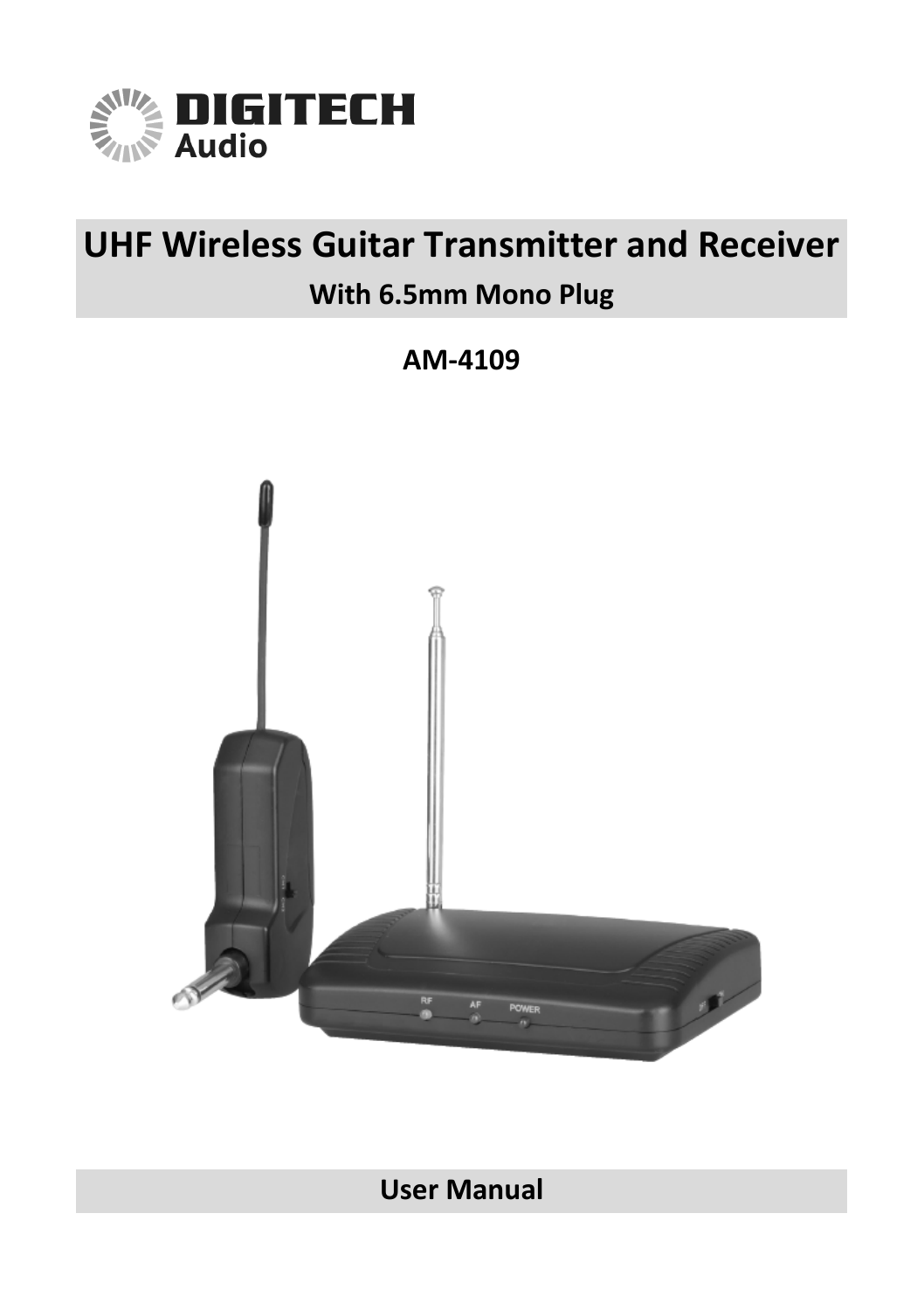## **Specifications:**

| Transmitter:    |                     |          |
|-----------------|---------------------|----------|
| Frequencies:    | CH1:                | 520.5MHz |
|                 | CH2:                | 532.9MHz |
| Freq stability: | 0.002%              |          |
| Range:          | 60 <sub>m</sub> max |          |

#### Receiver:

| Sensitivity:  | $2\mu V$ (12dB)                       |
|---------------|---------------------------------------|
| Signal/noise: | 90dB                                  |
| Dimensions:   | $115(W) \times 80(D) \times 25(H)$ mm |

## **Flyout:**

- 1. Telescopic Antenna
- 2. 3 x LED Indicators
- 3. Channel Selector
- 4. Power Input
- 5. Audio Output
- 6. On/Off Switch
- 7. Transmit Volume
- 8. Battery Compartment
- 9. LED Indicator